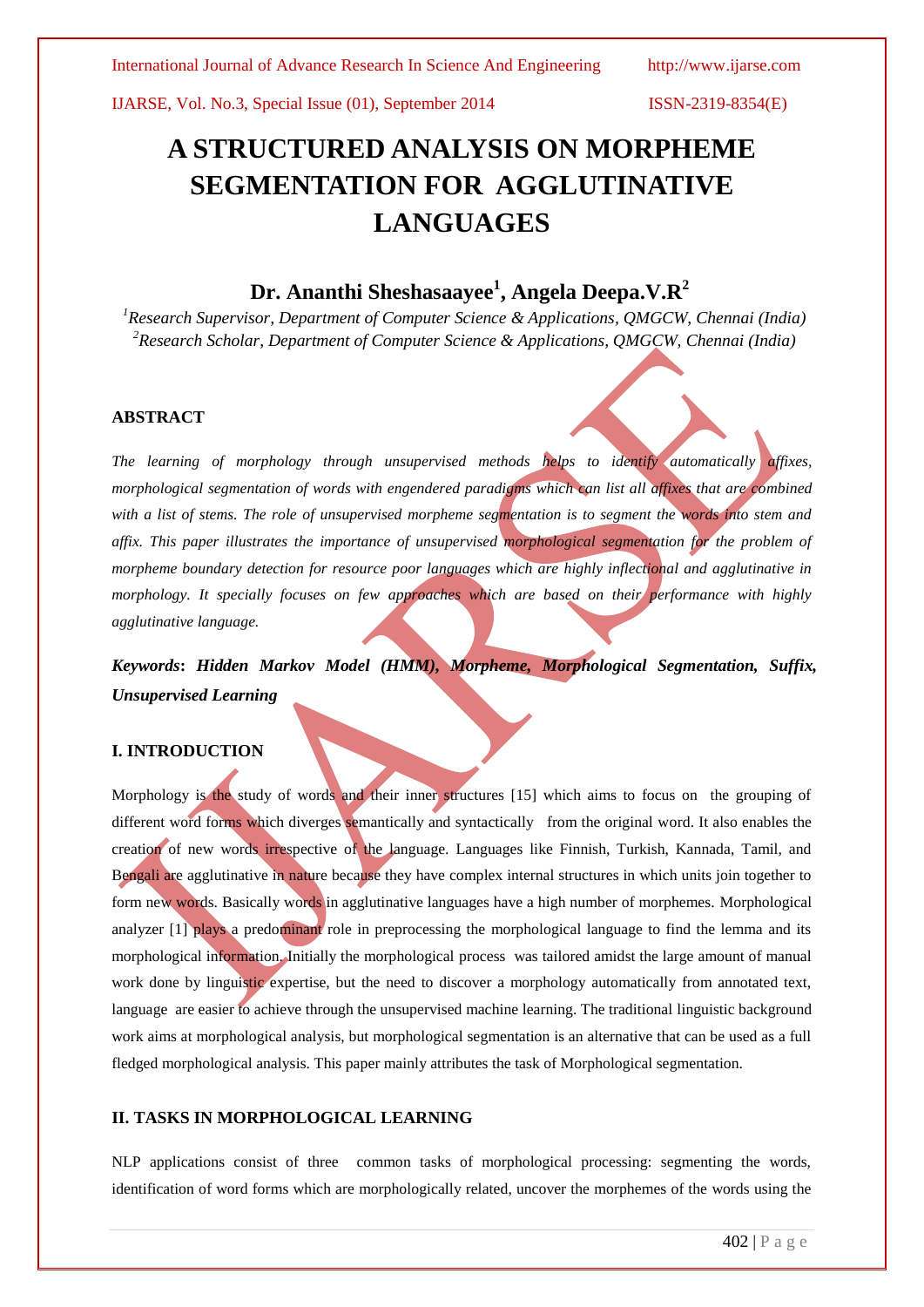International Journal of Advance Research In Science And Engineering http://www.ijarse.com

#### IJARSE, Vol. No.3, Special Issue (01), September 2014 ISSN-2319-8354(E)

morphological analysis (Refer Table1). This paper attempts to bring a broader view about the morphological segmentation which initiates to chunk the given words into morphemes



## **III. MORPHOLOGICAL SEGMENTATION**

Morphological segmentation or word decomposition is a constructive approach for specific applications and languages. It is a process of analyzing a word by identifying its constituent morphemes. Speech recognition, machine translation and information retrieval rely on a constructive vocabulary and statistical language model for correct formation of words. Hereby segmenting a word poses an important challenge on morphological rich languages. Since the supervised learning or a rule based approach has chances to uncover many word forms it is hectic has it rely on linguistic expertise. Hence the evolution of unsupervised morpheme analysis leads to the process of automation that replaces the manual process role. For highly agglutinative language the set of morphs is not essentially different from the set of morphemes. Therefore the process of segmentation is straightforward since the output of the segmented algorithm is an ordered list substrings, morphs and the strings are same that are found from the reference segmentation.

## **4. APPLICATION AREAS OF MORPHOLOGICAL SEGMENTATION**

### **4.1. Machine Translation**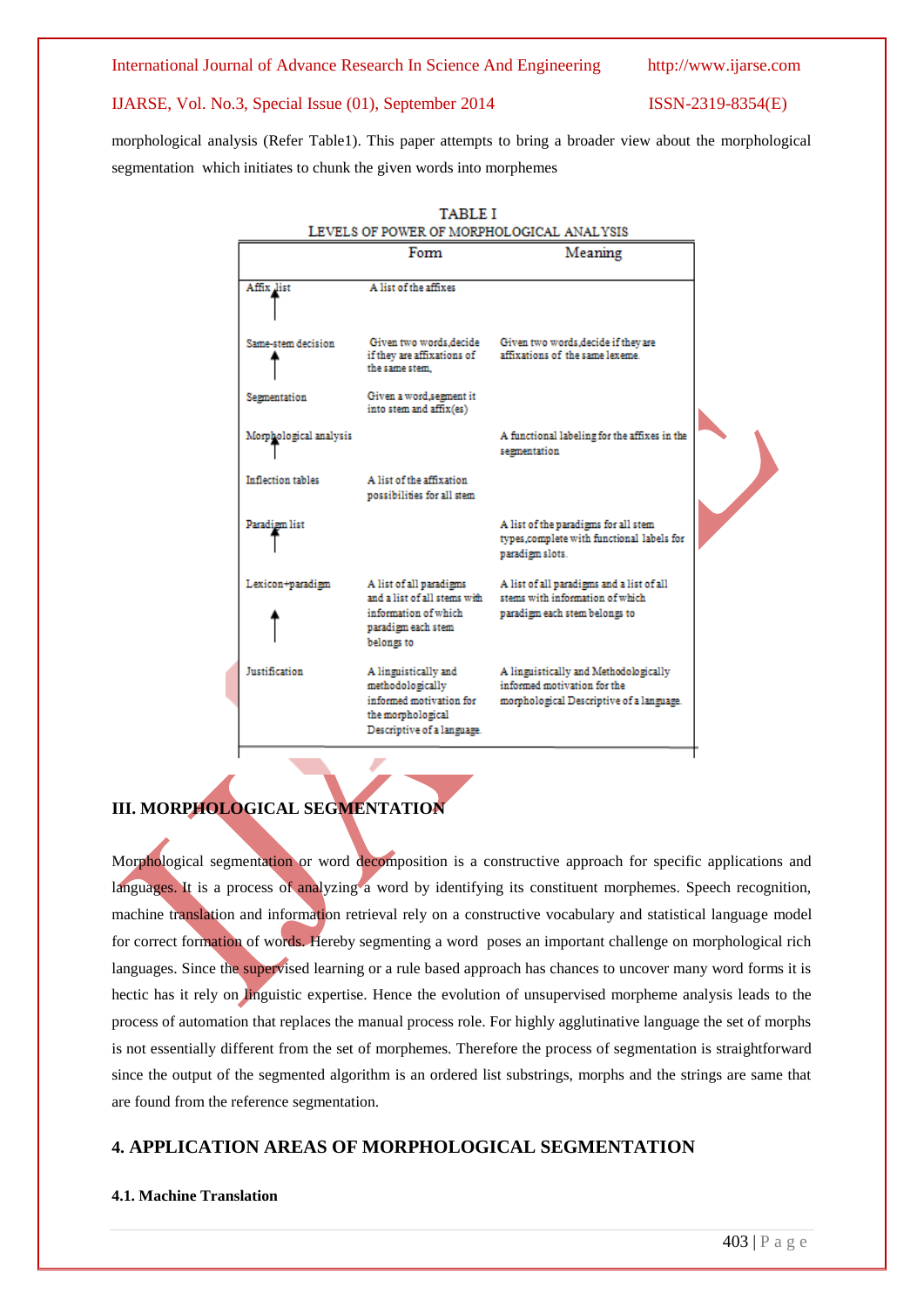#### IJARSE, Vol. No.3, Special Issue (01), September 2014 ISSN-2319-8354(E)

Morphological segmentation plays a predominant role in the field of machine translation. It handles morphological information in various phases of machine translation systems. Some machine translation approaches used morphological information within the preprocessing step [2] [16] [5] in which the translation process avails the morphological knowledge. Few models like factored models [4] [17] [18] [19] in machine translation systems utilize morphological segmentation to incorporate the additional knowledge about words. Invariably translation systems use morphological segmentation within post processing step [20] [21] where the stemmed texts act upon the translation and morphological form of words.

#### **4.2. Speech Recognition**

Speech recognition is one of the fields that exclusively depends on morphological segmentation.These systems are based on word dictionary along with language models in which the language model investigates the sequence of constituents in a particular language. For morphological rich languages like Turkish, Arabic, Kannada, Telugu, Tamil constructing a word dictionary is a challenging task. Language models are modeled with morpheme than words which resolves the out of vocabulary and problem of data sparsity. Morpheme modeling exhibits its usage in speech recognition systems for morphologically rich language like Finnish, Estonian, Turkish[6].For Turkish language recognition units are used instead of words[5].Several approaches[7] which constituents morpheme are used to deal with data sparsity of Arabic language

#### **4.3. Information Retrieval**

Information retrieval researchers use morphological segmentation to solve the ambiguity and the formation OOV words. For highly morphological rich languages handling this ambiguity and OOV words is an exigent task. Stem generation [8] Lemmatisation [9] are prominent approach that solves the problem of ambiguity of extracting base forms of words

### **V. METHODS IN UNSUPERVISED MORPHOLOGICAL SEGMENTATION**

In Natural language processing community several unsupervised morphological analysis have been put into practice for English .In recent years the unsupervised methods are expanding to analyze morphological rich languages other than English. We focus our attention on three approaches [23] that are used to find the morphological factors of highly agglutinative language like Finnish Bengali, Kannada.

#### **5.1. Linguistica**

Linguistica is a tool that implements the technique of Goldsmith's method [10] of unsupervised learning of morphology which is based on the idea of minimum description length[11] (MDL).Generally MDL consists of four parts: a model of consists of the data assignd with a probability distribution from where the data is drawn,followed by the second model where a compressed length is assigned to the data.This is purely based on familaiar information theoretic notions.This proceeds to the model assigned with a length followed by the a model which handles the opimal analysis of data(i.e) the sum of the length of the compressed data and the length of the model is the smallest.In précis MDL is nothing but the combination of the length of morphology to the length of compressed data.For a given corpus of unannotated text a set of signatures are produced where the signature is a pattern consists of affixes that the stem can utilize to generate a word. For Example: the suffix signature in English could be NULL. Ed, in, is, combines with the stem laugh to create the words laugh,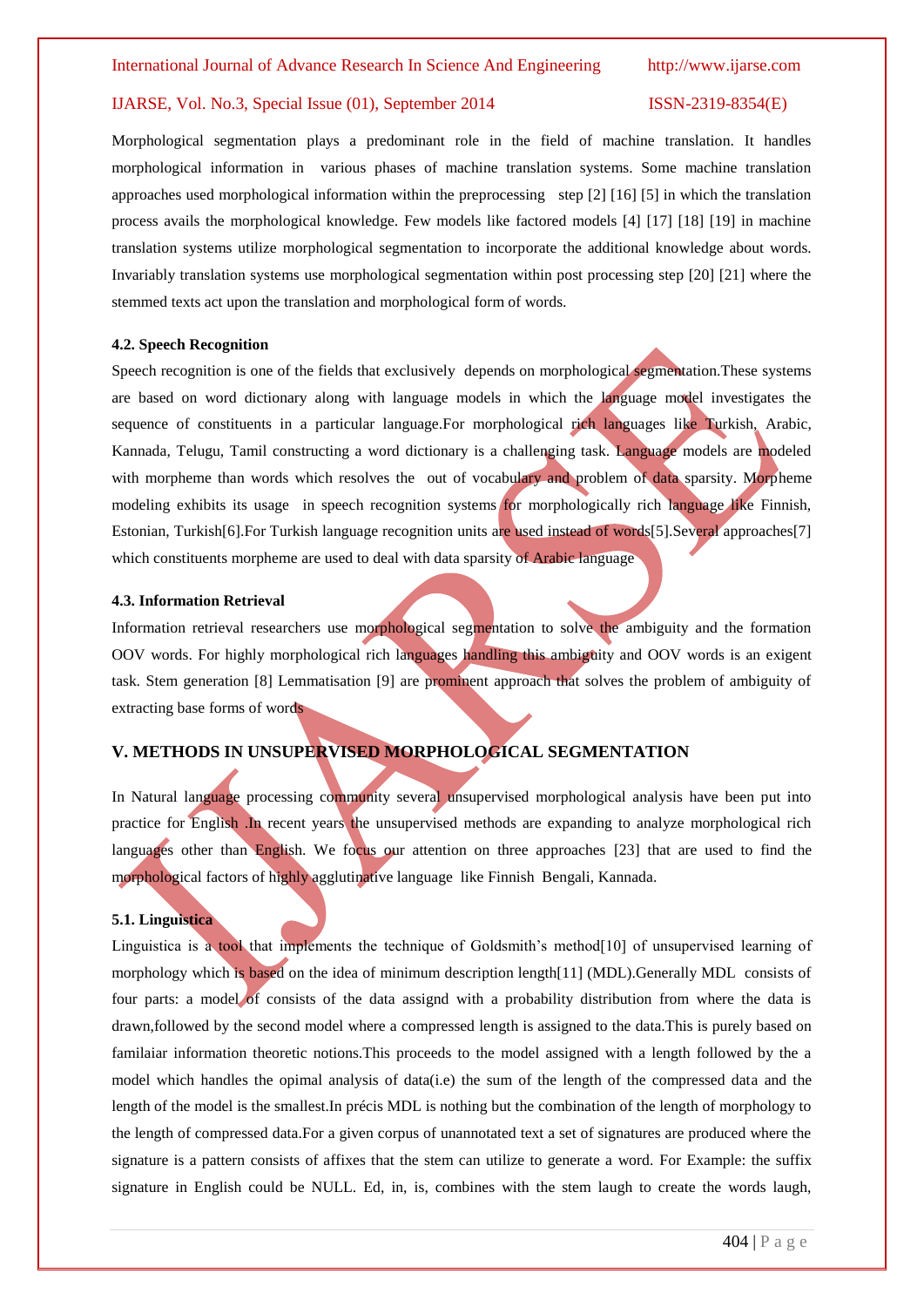#### IJARSE, Vol. No.3, Special Issue (01), September 2014 ISSN-2319-8354(E)

laughed, laughing, laughs. Therefore a list of stems, prefixes, suffixes and frequency information are provided by this algorithm.

#### **5.2. Morfessor Categories-Map**

Morfessor a language independent [12], data driven method for the unsupervised morphological segmentation is applied successfully for various languages. Minimum description length (MDL) and maximum a posterior (MAP) are the techniques implemented in Morfessor to optimize the accuracy with minimal model complexity to perform the task of segmentation. For segmenting the highly agglutinative language the current state of art Morfessor Categories a generative probability model [13] is used. This model segments the words in the corpus using Hidden Markov model (HMM) where the hidden states are latent morph categories. Prefix, Suffix, Stem and the additional non-morpheme category termed as noise are the described categories. In this model each morph lexicon consists of hierarchical entries. This feature of the algorithm supports the agglutinative word structure of complex words, since each morph can either be a string of letters or two submorphs, which can recursively hold a sequence of submorphs. It encapsulates a parameter (the perplexity threshold b) that manifest the optimal performance. This model attains an F-measure value of 70% for highly agglutinative languages like Turkish and Finnish.

#### **5.3. Language-Independent Morphological Segmentation**

This method is probably applied to unsupervised learning of morphological parsing of Indo-Aryan languages [14]. This algorithm is an extension of Keshava and Pitler's algorithm for morpheme induction. The main key idea behind the Keshava and Pitlers algorithm is to use words that appear as substrings of other words and transitional probabilities together to detect morpheme boundaries. [22]. The extension of this list is modified by employing a length dependent threshold that prunes the list of candidate affixes, detection of composite suffixes through the strength of the suffix and the word level similarity and it move ahead by inducing simple idea of relative corpus frequency of candidates. . The predominant feature of this algorithm is to move beyond one slot morphology by handling the words which have multiple suffixes and effective identification of inappropriate morphemes attached to it. Thus, this algorithm predicts an F-score of 83.29% on Bengali language.

### **VI. CONCLUSION**

This paper describes the nature of unsupervised morphological segmentation which plays a prevalent role in the morphological analysis of language. The choice of algorithm for modeling the unsupervised morphological segmentation were based on the performance on morphological rich languages like Bengali, Finnish and Kannada. In future the Dravidian languages like Tamil, Telugu, Malayalam which are highly agglutinative in nature can be segmented through the described algorithms. Thus the methods elucidated can pave a way for morphological segmentation among the agglutinative language which can eventually benefit the morphological learning of languages.

#### **REFERENCES**

**Journal Papers:**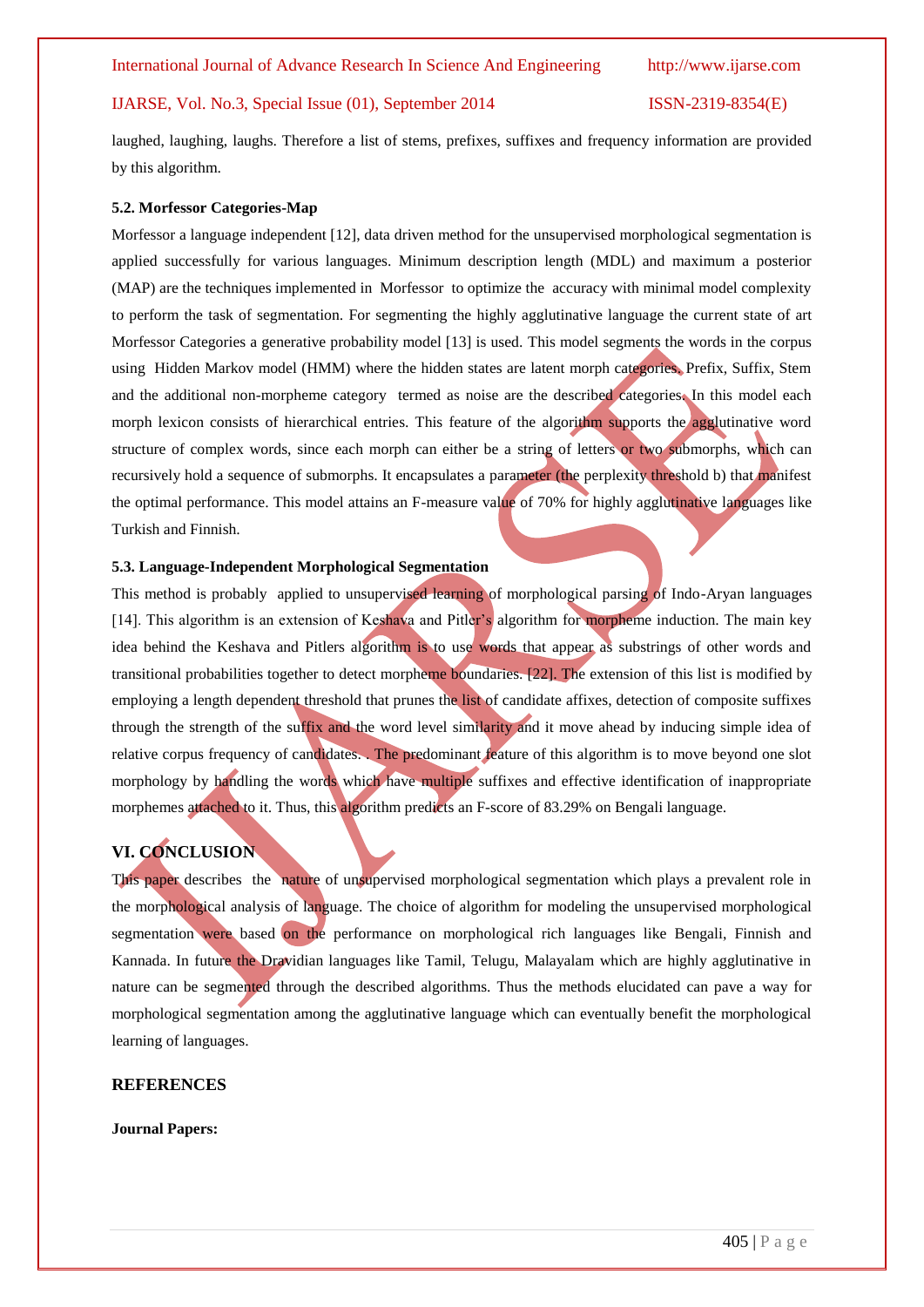#### International Journal of Advance Research In Science And Engineering http://www.ijarse.com

#### IJARSE, Vol. No.3, Special Issue (01), September 2014 ISSN-2319-8354(E)

- [1] Ananthi Sheshasaayee and Angela Deepa.V.R , "The Role of Morphological Analyzer and Generator for Tamil Language in Machine Translation Systems", International Journal of Computer Sciences and Engineering, Volume-02, Issue-05, Page No (107-111), May -2014
- [2] Brown, Peter F., et al. "The mathematics of statistical machine translation: Parameter estimation." Computational linguistics 19.2 (1993): 263-311.
- [3] De Gispert, Adriá, and José B. Mariño. "On the impact of morphology in English to Spanish statistical MT." Speech Communication 50.11 (2008): 1034-1046.
- [4] Dr. Ananthi Sheshasaayee and Angela Deepa. V.R "The Transition of Phrase based to Factored based Translation for Tamil language in SMT Systems",International Journal of Engineering research and general science, Volume 2, Issue 4, June-July, 2014
- [5] Arısoy, Ebru, Helin Dutağacı, and Levent M. Arslan. "A unified language model for large vocabulary continuous speech recognition of Turkish." Signal Processing 86.10 (2006): 2844-2862.
- [6] Creutz, Mathias, et al. "Morph-based speech recognition and modeling of out-of-vocabulary words across languages." ACM Transactions on Speech and Language Processing (TSLP) 5.1 (2007): 3.
- [7] Vergyri, Dimitra, et al. "Morphology-based language modeling for arabic speech recognition." INTERSPEECH. Vol. 4. 2004.
- [8] Kettunen, Kimmo, Tuomas Kunttu, and Kalervo Järvelin. "To stem or lemmatize a highly inflectional language in a probabilistic IR environment?." Journal of Documentation 61.4 (2005): 476-496.
- [9] Koskenniemi, Kimmo. "Two-Level Model for Morphological Analysis." IJCAI. Vol. 83. 1983.
- [10] Goldsmith, John. "Unsupervised learning of the morphology of a natural language." Computational linguistics 27.2 (2001): 153-198.
- [11] Rissanen, J. "Stochastic complexity in statistical inquiry, 1989." World Scientific, River Edge, NJ.
- [12] Creutz, Mathias. Induction of the morphology of natural language: Unsupervised morpheme segmentation with application to automatic speech recognition. Helsinki University of Technology, 2006.
- [13] Creutz, Mathias, and Krista Lagus. "Unsupervised models for morpheme segmentation and morphology learning." ACM Transactions on Speech and Language Processing (TSLP) 4.1 (2007): 3.
- [14] Dasgupta, Sajib, and Vincent Ng. "Unsupervised morphological parsing of Bengali." Language Resources and Evaluation 40.3-4 (2006): 311-330.

#### **Books:**

[1] Bauer.L.(2003).Introducing Linguistic Morphology (3<sup>rd</sup> ed.).22 George Square,Edinburgh:Edinburgh University Press.

#### **Proceedings Papers:**

- [1] Goldwater, Sharon, and David McClosky. "Improving statistical MT through morphological analysis." Proceedings of the conference on Human Language Technology and Empirical Methods in Natural Language Processing. Association for Computational Linguistics, 2005.
- [2] Yang, Mei, and Katrin Kirchhoff. "Phrase-Based Backoff Models for Machine Translation of Highly Inflected Languages." EACL. 2006.
- [3] Koehn, Philipp, and Hieu Hoang. "Factored Translation Models." EMNLP-CoNLL. 2007.